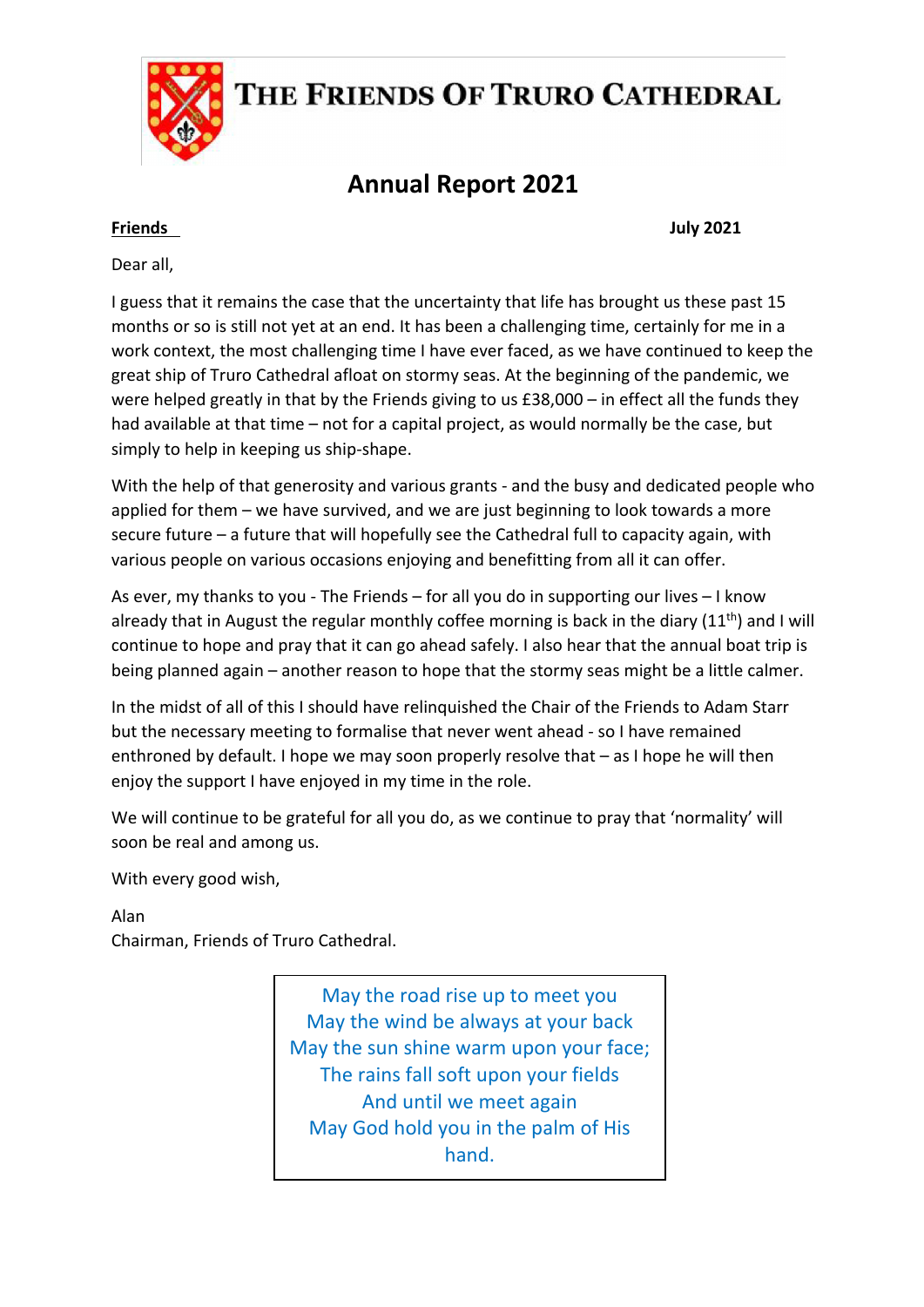# FRIENDS AGM AND FESTIVAL DAY

### **Sunday 25th July 2021 Programme**

#### **10.00am** – Sung Eucharist

**12.00 noon** – Lunch in Cathedral Restaurant (see booking form enclosed)

#### **1.45pm** – AGM

**2.30pm** - Talk by Sean O'Neill

(Cathedral Chief Operating Officer)

**3.15pm** - Tea and Biscuits

**4.00pm** – Choral Evensong

(Please be prompt for all timings so that we do not overrun into evensong)

#### **Agenda for AGM**

Apologies for Absence

Minutes of AGM 19th May 2019 (see Accounts leaflet included)

Chairman's Report

Presentation Of Accounts for 2020

Election of Officers

#### **Please Note**

As they have been such a very good team, we are recommending that our Chairman and Vice Chairman (both having completed their allotted 3-year terms in current positions) should swap jobs i.e. Chairman Canon Alan Bashforth becoming Vice-Chairman and Vice Chairman Adam Starr becoming Chairman.

Ian Hare is retiring at the end of his term with our gratitude for all his hard work and inspiration. His wife Angela (Chair Fundraising Team) is happy to be nominated as Ian's replacement on the Council. If there are any further nominations for this position, supported by two proposers, the new member will be decided by secret ballot.

2 members of Council are nominated for a second term of office as our Constitution allows.

**Voting papers have been included with the Report in case the AGM cannot take place. Therefore, members can vote this year by personally attending the AGM OR by post/email to The Secretary before the AGM. Each member has just one vote.**

The Secretary of the Friends of Truro Cathedral, The Old Cathedral School, Cathedral Close, Truro TR1 2FQ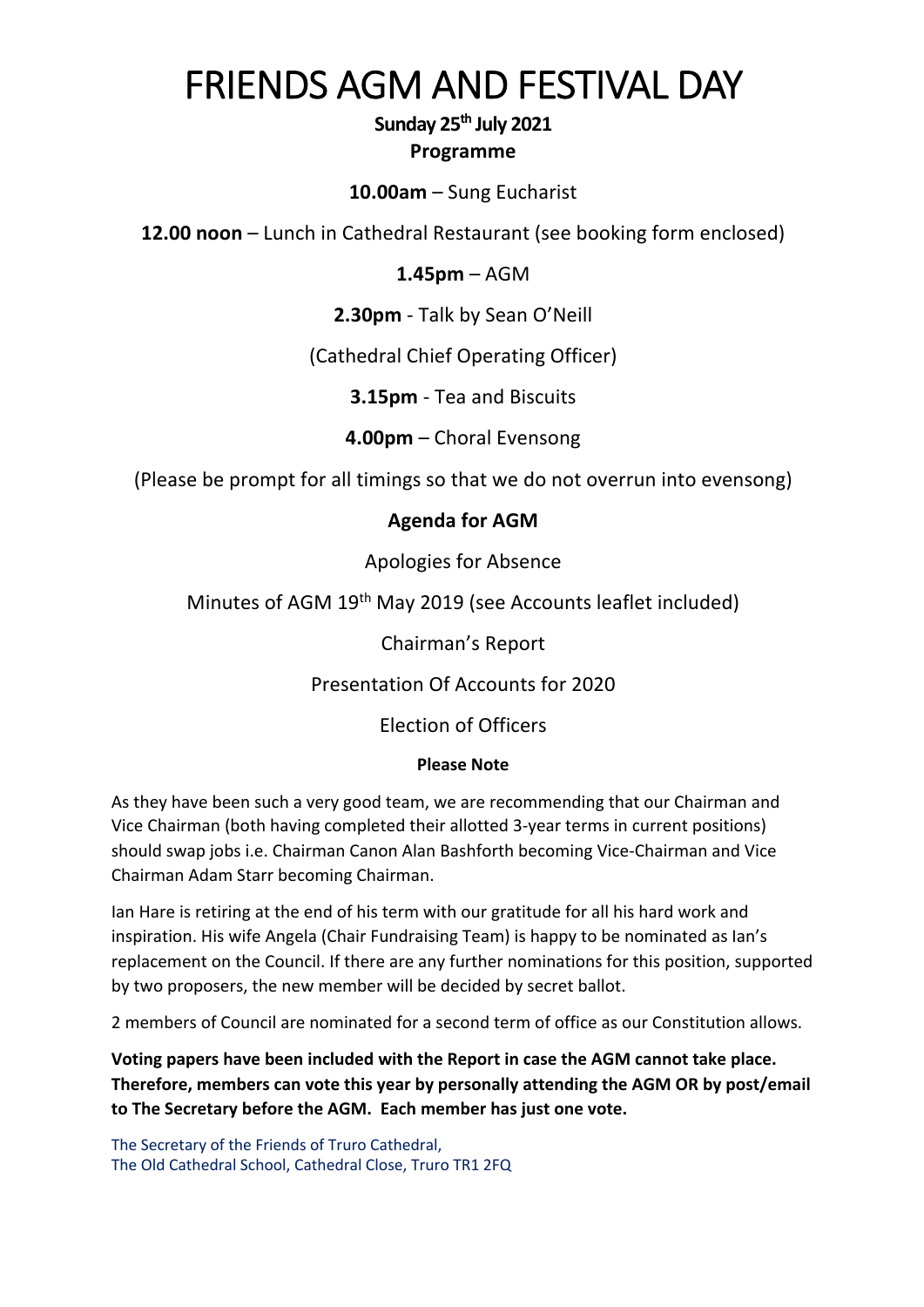## **Friends of Truro Cathedral Fundraising Report**

Due to covid-19, like so many organisations, we were unable to plan any events for 2020 and the beginning of the current year. Now we are coming out of lockdown which seems to have been never ending it is a relief to be able to look forward to planning a programme of events for the rest of the year.

Our first fundraising event will be the ever-popular Annual Fal River Cruise which is scheduled to take place on Monday 26 July 2021. Truro Belle will depart Worth's Quay (Truro Town Quay) at 6pm returning at 9.30pm with a 45 minutes stop at St Mawes. Tickets are £20 and £12 for children which includes a pasty. There is no bar on board but you are welcome to bring your own food and drink. There are toilet facilities on board. Tickets can be purchased by using the Booking Form which accompanies this Report. **Your place on board will be confirmed by telephone.**

We are also hoping to hold the first Friends Coffee Morning of the year, covid-19 restrictions permitting, on Wednesday 11 August 2021, 1000-1130, in the Assembly Hall of the Old Cathedral School and thereafter on the second Wednesday of every month. All are welcome.

In the Autumn we hope to hold a talk entitled Talking to Patients at Broadmoor by Richard Lingham on his experiences as an official visitor to Broadmoor Hospital where he had regular contact with patients such as Peter Sutcliffe and Ronnie Kray. Further details will be advertised in due course. Please keep an eye on our website.

It is also hoped that we will be able to commence Beetle Drives and The Film Club in September 2021 and again further details will follow.

All the above events will be found on our website **www.friendsoftrurocathedral.org.uk**

Should you need to contact us please leave a message on our ansaphone 01872 274986 and we will call you back as soon as possible. Our email addresses are as follows:

info@friendsoftrurocathedral.org.uk / events@friendsoftrurocathedral.org.uk

membership@friendsoftrurocathedral.org.uk

The Fundraising Team would like to thank you for the support that you have given us in the past and hope that you will continue to do so in the future.

Our finances have suffered during covid-19 and we do need more Friends so I would encourage you all to introduce your friends to become our Friends!

**Angela Hare Chair Fundraising Team July 2021**

# **Autumn Festival Day, Sunday 7th November 2021**

 Last year our Autumn Festival Day had to be cancelled. Our intended speaker on the day was **Bishop Philip Mounstephen, The Bishop of Truro**

He has very kindly agreed to try again this Autumn.